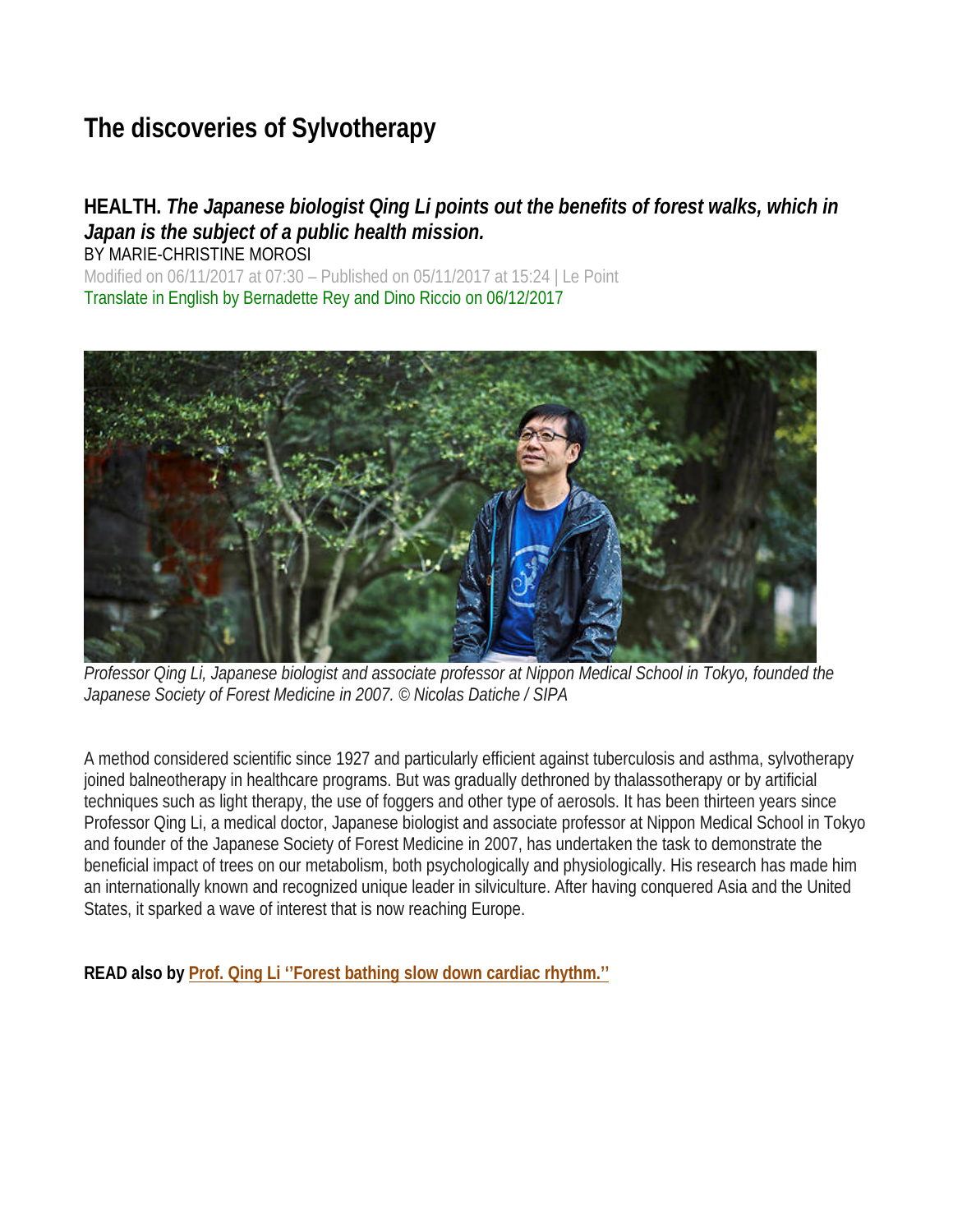It all started in 1982, when Japan launched a very ambitious research program on the benefits of forest walks that has been an ancient ritual practiced throughout the Japanese archipelago. Between 2004 and 2012, the government invested no less than \$ 4 million in this national public health mission devoted to what is then called shinrin-yoku ("forest bathing"), a term that Prof. Li translates by "forest bathing".



*The king tree. According to Professor Li, the most beneficial in essential oils is the hinoki, a Japanese cypress. © HorizonFeatures / Leemage*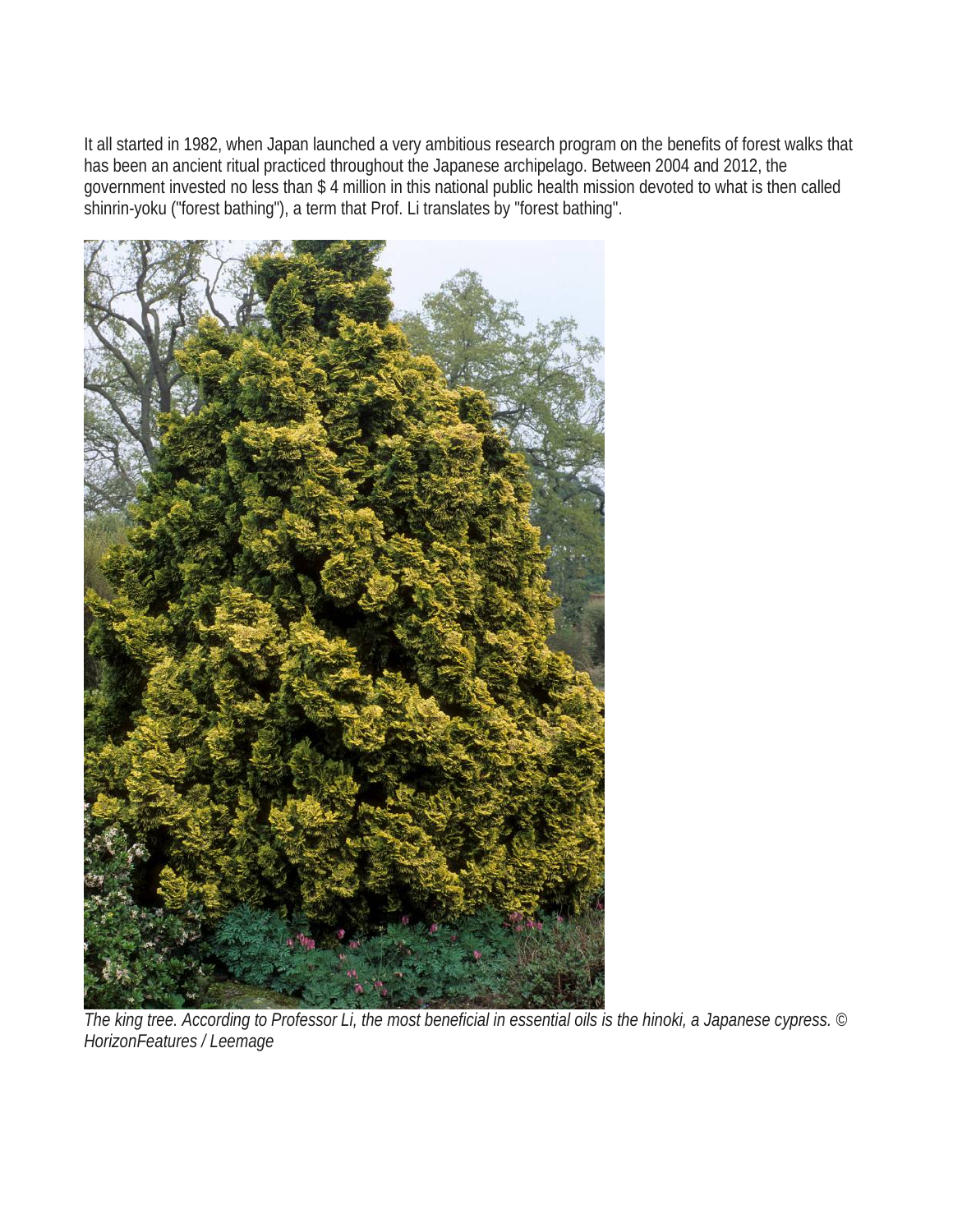Taking several groups of urban volunteers to walk in more or less wooded areas, the scientist methodically studied in his laboratory the effects of these walks on his volunteers analyzing, before and after, their blood and urine. His conclusions, depicted in diagrams and charts, brought astounding conclusions. In brief, decreased indicators of stress, depression syndromes, anxiety and anger, boosted immune system, increased natural killer cells against diseases such as cancer - the precious NKs. Also observed, was a noted positive regulation of the heart rhythm, hypertension, as effective as with the use of adapted medicine and in diabetics, a reduction of the amount of glucose in the blood and in the prevention of obesity. Forest immersion is excellent against respiratory diseases, osteoarthritis, hyperactivity and insomnia. It has also been shown to be effective in reducing adrenaline production and lowering the level of cortisol, the stress hormone secreted by our body. So much!! Moreover, if the positive effects are observed during the first half hour of forest immersion, the maximum beneficial effects are reached on the second day and remain at the same level for the next thirty days. In other words, a simple monthly immersion helps to maintain these rates. But beware, for an equal length of time, a walk in the city or in a sparse park does not have the same effect. It is imperative that the forested area is sufficiently dense.



## *An archipelago filled with therapeutic trails. © DR*

*Researches since 2004 in Japan rendered the creation of therapeutic centers and trails selected for their beauty and benefits. Here are some of the most beautiful sites.*

Taken very seriously, based on the concept of forest medicine established by Professor Li, the works led to the creation in Japan of about sixty therapeutic centers in selected areas for the quality of their forest and the beauty of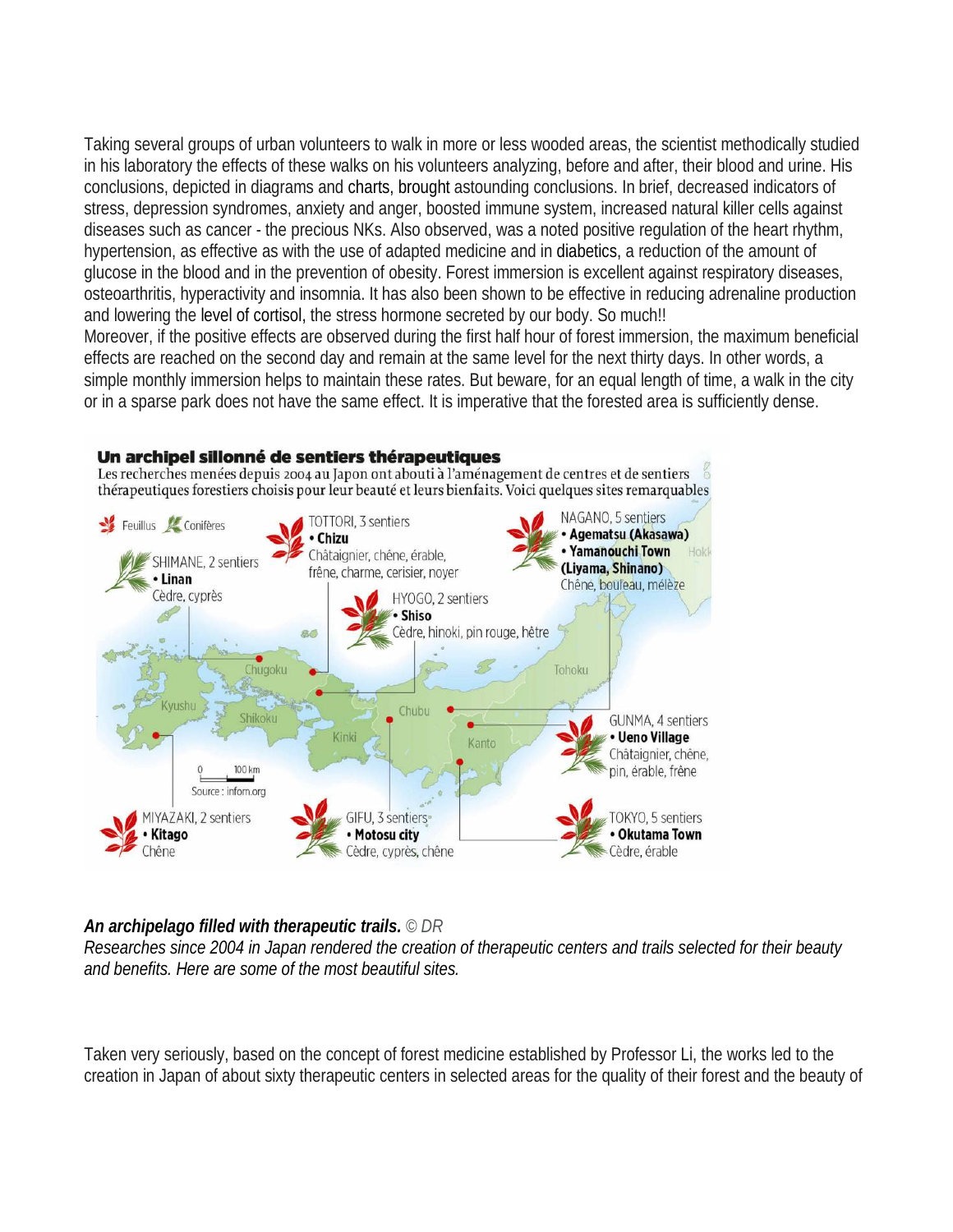the landscapes (valleys, streams, mountains, waterfalls). You can walk in these sites accompanied by specially trained guides either for short getaways or for treatments of a few days depending on the pathologies. According to naturopath Laurence Monce trained at the University of Turin in forestry therapy, there are two types of cures in Japan. Passive cures, with slow paced walks, and active cures on more challenging, fast and sporting courses.

The good news, Prof. Li started writing a compilation of his results. So expected that he was one of the three hotbooks with hard-fought rights at the recent Frankfurt Book Fair in competition with four other publishers to win the French rights. First editions have raised the stakes. Editorial editor at this publisher, Marie-Anne Jost - who has recently successfully discovered Marie Kondo, the storage hero, and Hal Elrod, the inventor of the "Miracle Morning", could not pass such a publication. "Qing Li's research echoes all of our concerns of stressed city dwellers in need of nature," she says. The publication in France is announced for spring 2018.



*A ''Natural medicine'' © DR*

### **An abundance of phytoncides**

In the woods, these volatile molecules from essential oils secreted by trees act as much as the purity of the air and play an antibiotic role. To breath them has an extremely invigorating effect.

### **Precious negative ions**

These electrically charged fine particles, act as anti-pollution filters. One can get his fill near trees, waterfalls and after a storm. They bring vitality and relaxation.

### **A bath of leaves**

Laurence Monce, naturopath, advises to spread a blanket in the sun. Cover it with leaves, lie down and fold the blanket over, like a foil. One will sweat, which will have a detoxifying effect. Then rest in the shade.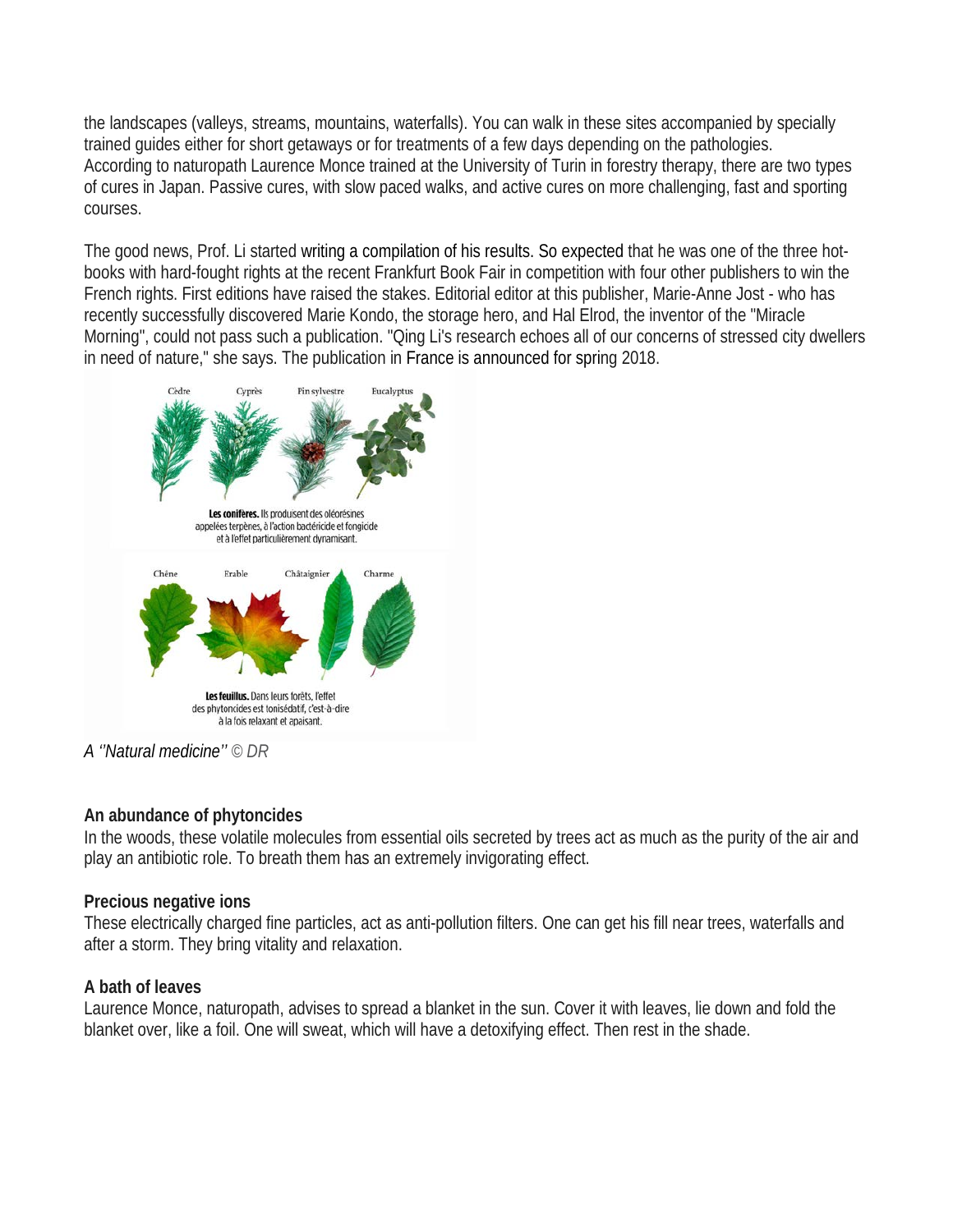# **The ''Forest bathing slow down cardiac rhythm.''**

# INTERVIEW : **Prof. Qing Li: "Forest bathing slow down the heart rate".**

*They reduce stress and anxiety, increases natural killer cells, cancer prevention ... The Japanese doctor details his findings.* 

COMMENTS COLLECTED BY MARIE-CHRISTINE MOROSI Published 04/11/2017 at 11:35 | Le Point Translate in English by Bernadette Rey and Dino Riccio 06/12/2017



*Professor Qing Li, a Japanese biologist and associate professor at Nippon Medical School in Tokyo, founded the Japanesse Society of Forest Medicine in 2007.* 

## *Point:* **When did your research begin?**

**Prof. Qing Li**: In 1982, the Forest Agency of Japan launched a new activity called "shinrin-yoku", "forest bathing". Today, this activity is recognized for its effectiveness, especially for relaxation and stress management. But there was not enough scientific evidence to prove the positive effects of these immersions. It was to obtain them by means of serious scientific analysis that the Ministry of Agriculture, Forestry and Fisheries launched in 2004 a vast research program.

## *Point:* **How were you involved?**

**Prof. Qing Li**: I am a doctor of medicine at the Nippon Medical School in Tokyo, where I live, and my specialty is environmental medicine, especially environmental immunology. I have been studying the effects of chemicals, stress and lifestyles on the immune system since 1988 and I am interested in the influence of all environmental